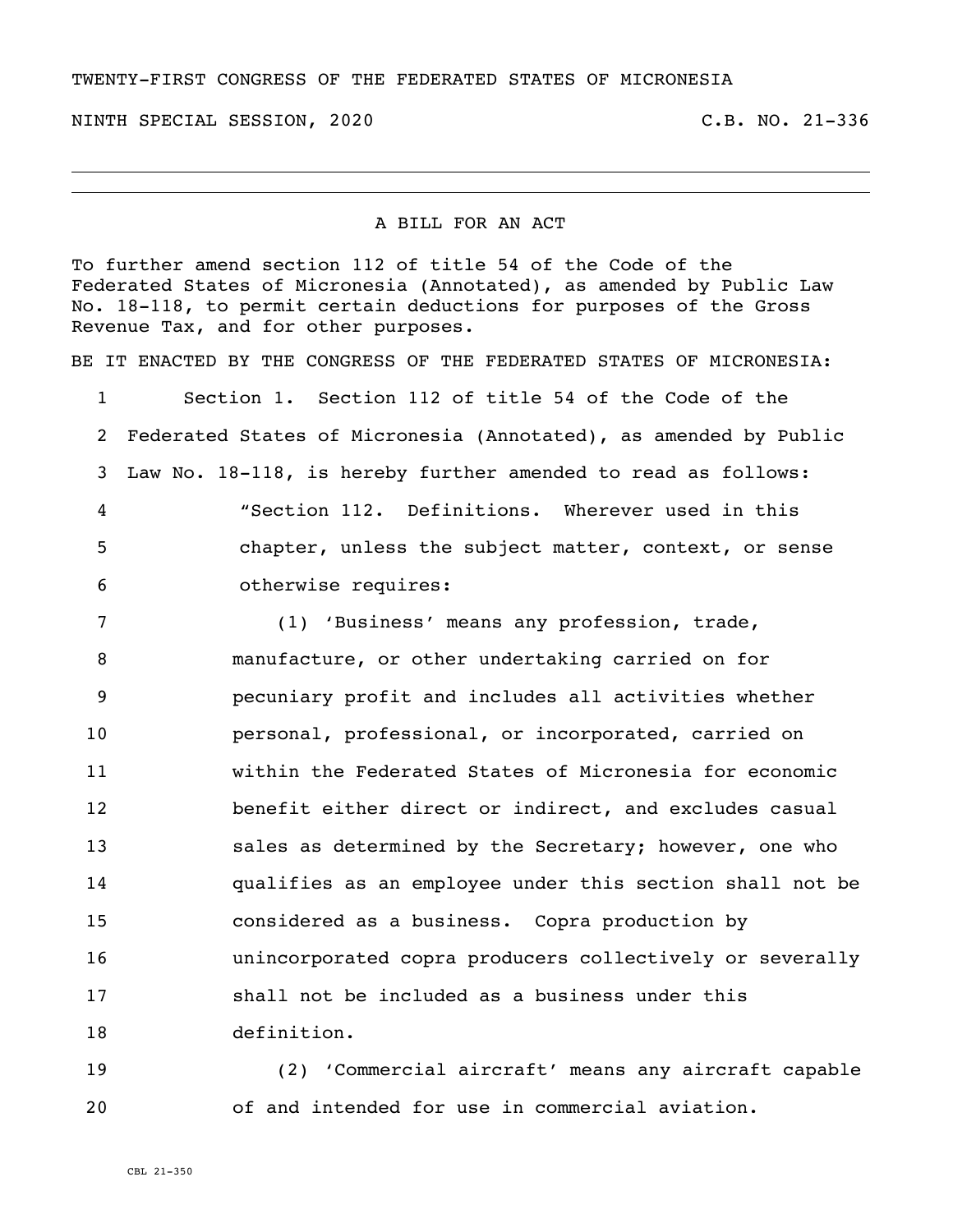(3) 'Employee' means any individual who, under the usual common law rules applicable in determining the employer-employee relationship, has the status of an employee.

 (4) 'Employer' includes any individual, corporation, association, joint stock company, bank, insurance company credit union, cooperative, or other equity or group employing any person, and also includes the Federated States of Micronesia, State and local governments, and their agencies, charged with the disbursement of public moneys as salaries or wages. 'Employer' also includes the United States Government and instrumentalities thereof.

 (5) 'Gross revenue' means the gross receipts, cash or accrued, of the taxpayer received as compensation for personal services and the gross receipt of the taxpayer derived from trade, business, commerce, or sales and the value proceeding or accruing from the sale of tangible personal property, or services, or both, and all receipts, actual or accrued by reason of the capital of 21 the business engaged in, including interest, rentals, royalties, fee, or other emoluments however designated and without any deductions on account of the cost of property sold, the cost of materials used, taxes, royalties, or interest paid or nay other expenses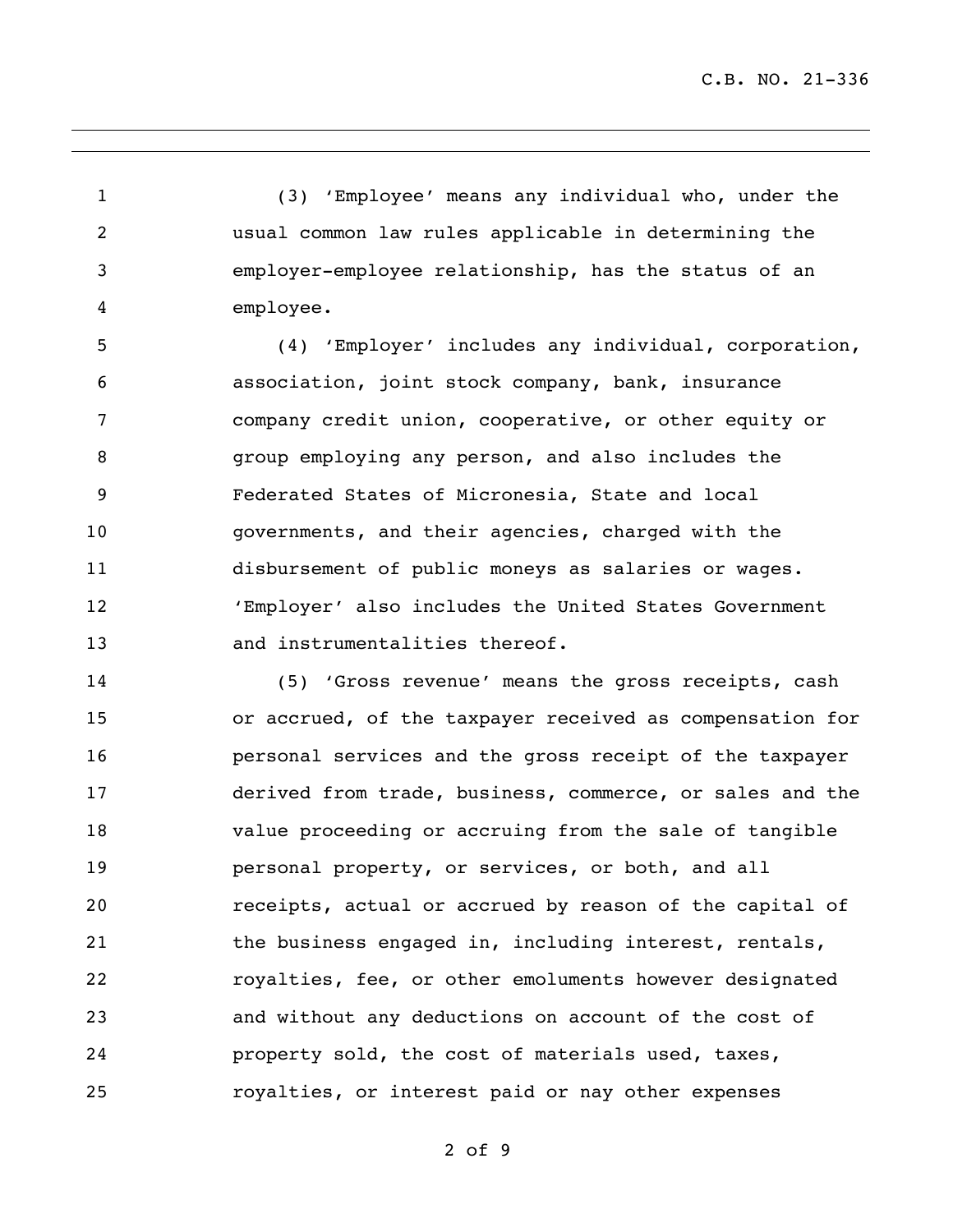whatsoever. Gross revenue shall not include the following: (a) refunds and rebates; (b) moneys held in a fiduciary capacity; (c) wages and salaries, received by the taxpayer, which are taxed under other provisions of this chapter; 8 (d) sales payments received for the sale of a commercial aircraft, to the extent that such sale payments in any quarter shall equal the rental payments made to the buyer/lessor by the seller/lessee of such aircraft for its rental by the seller/lessee; (e) rental payments received for the rental of a commercial aircraft, to the extent that such rental payments in any quarter shall equal the sale payments made to the seller/ lessee by the buyer/lessor of such aircraft for its purchase by the buyer/lessor; 18 (f) cash discounts allowed and taken on sales, 19 the proceeds of sale of goods, wares, or merchandise returned by customers when the sale price is refunded either in cash or by credit; or the sale price of any article accepted as part of payment of any new article sold, if the full sale price of a new article is included in 'gross revenue'; (g) funds received by an international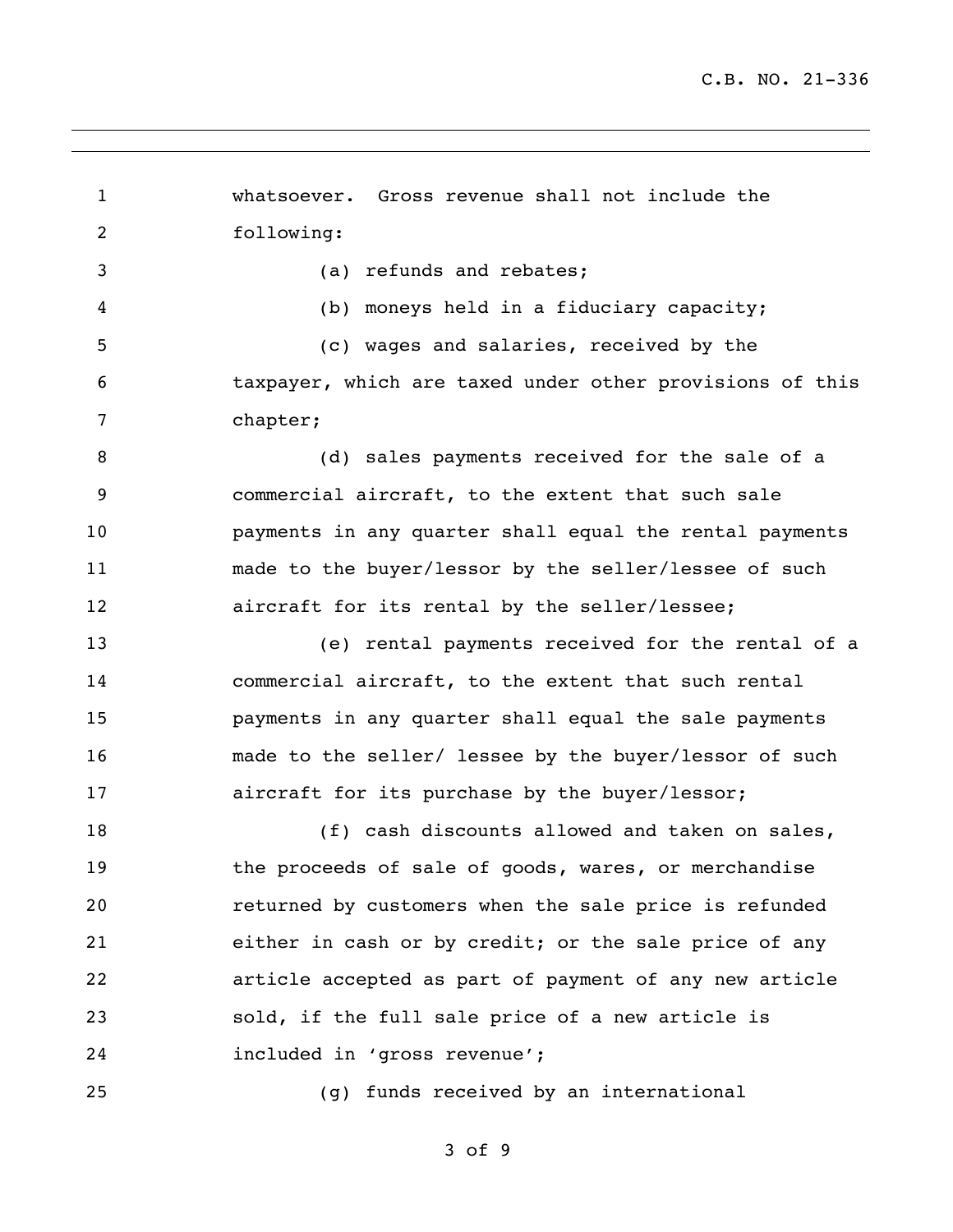C.B. NO. 21-336

 organization, foreign contractor, or other foreign entity paid from foreign aid proceeds donated to the Federated States of Micronesia pursuant to a foreign aid agreement entered into by the Federated States of Micronesia, the terms of which require that such gross revenue shall not be subject to taxation by the Government of the Federated States of Micronesia; (h) proceeds of export sales of tangible personal property produced or manufactured in the Federated States of Micronesia and delivered to a buyer outside the Federated States of Micronesia; (i) proceeds of sales of products of a processing facility in the Federated States of Micronesia, which are subsequently exported from, and not used in, the Federated States of Micronesia; (j) proceeds of sales of fish by foreign or domestic fishing vessels to processing facilities within the Federated States of Micronesia; or (k) proceeds of sales of bait fish to foreign or domestic fishing vessels; (l) proceeds from (i) recycling waste paper, plastic, aluminum, tin or other scrap metal, or glass so 23 that such materials may be re-used, (ii) removing such waste materials, motor vehicles, appliances, batteries, paint or toxic chemicals from the Federated States of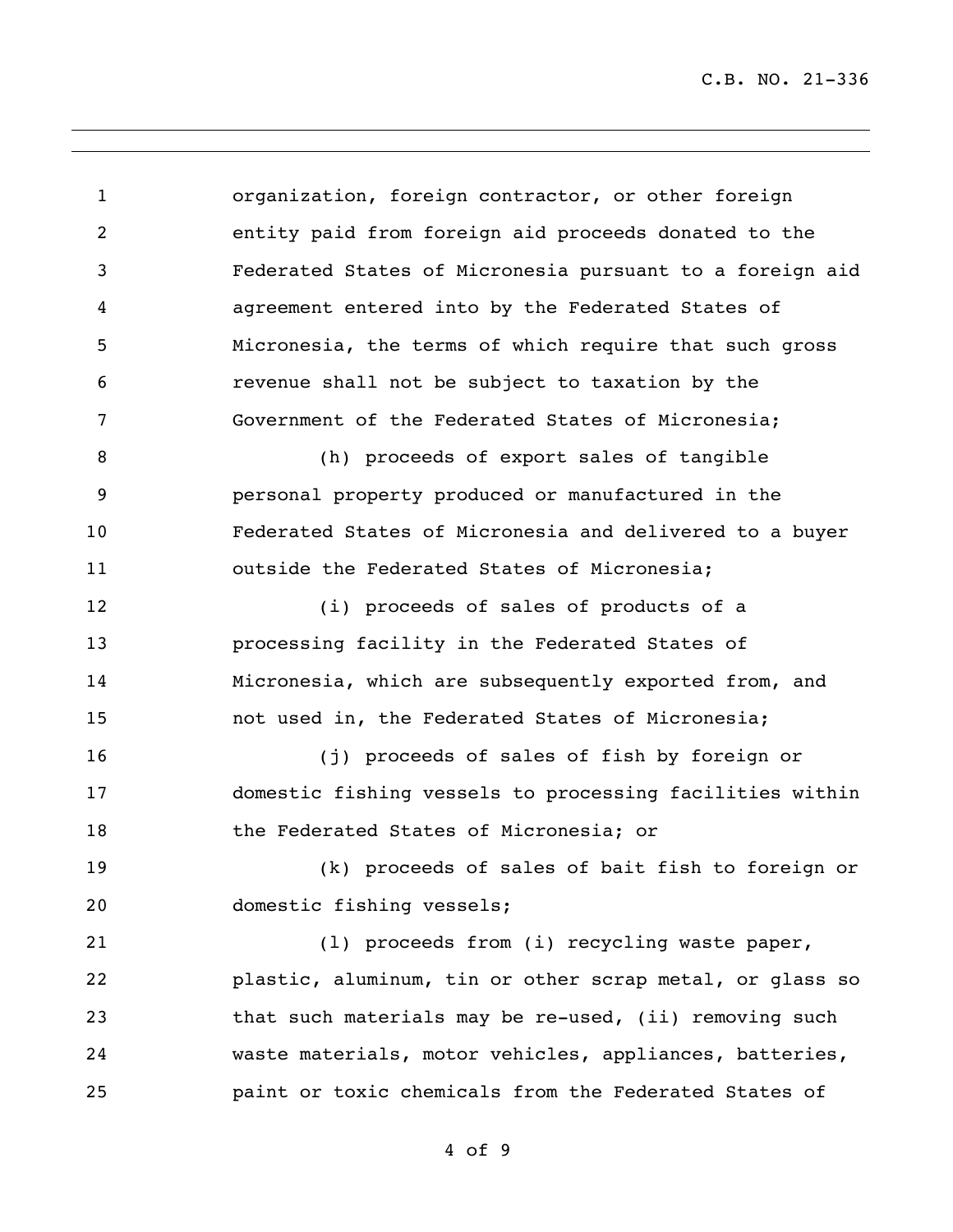C.B. NO. 21-336

 Micronesia for disposal or recycling; or (iii) collecting such waste materials, motor vehicles, appliances, batteries, paint or toxic chemicals for the purposes of removal from the Federated States of Micronesia for recycling or disposal.

 (6) 'Military or Naval Forces of the United and 'Armed Forces of the United States' means all regular and reserve components of the uniformed services which are subject to the jurisdiction of the Secretary of the Army, Navy, or Air Force, and also includes the Coast Guard.

12 (7) 'Month' means calendar month.

 (8) 'Taxable Gross Revenues' shall mean, for any tax period, the figure calculated by deducting from the Gross Revenues for the period, the following expenses of 16 the business for the period:

 (a) wages, salaries and benefits reasonably paid by the taxpayer to or on behalf of employees of the business for personal services relating to producing the Gross Revenues, as such wages and salaries are reported pursuant to subchapter III of chapter 1 of title 54 of the Code of the Federated States of Micronesia; and

 (b) Social Security contributions by the business in respect of its employees pursuant to section 902 of title 53 of the Code of the Federated States of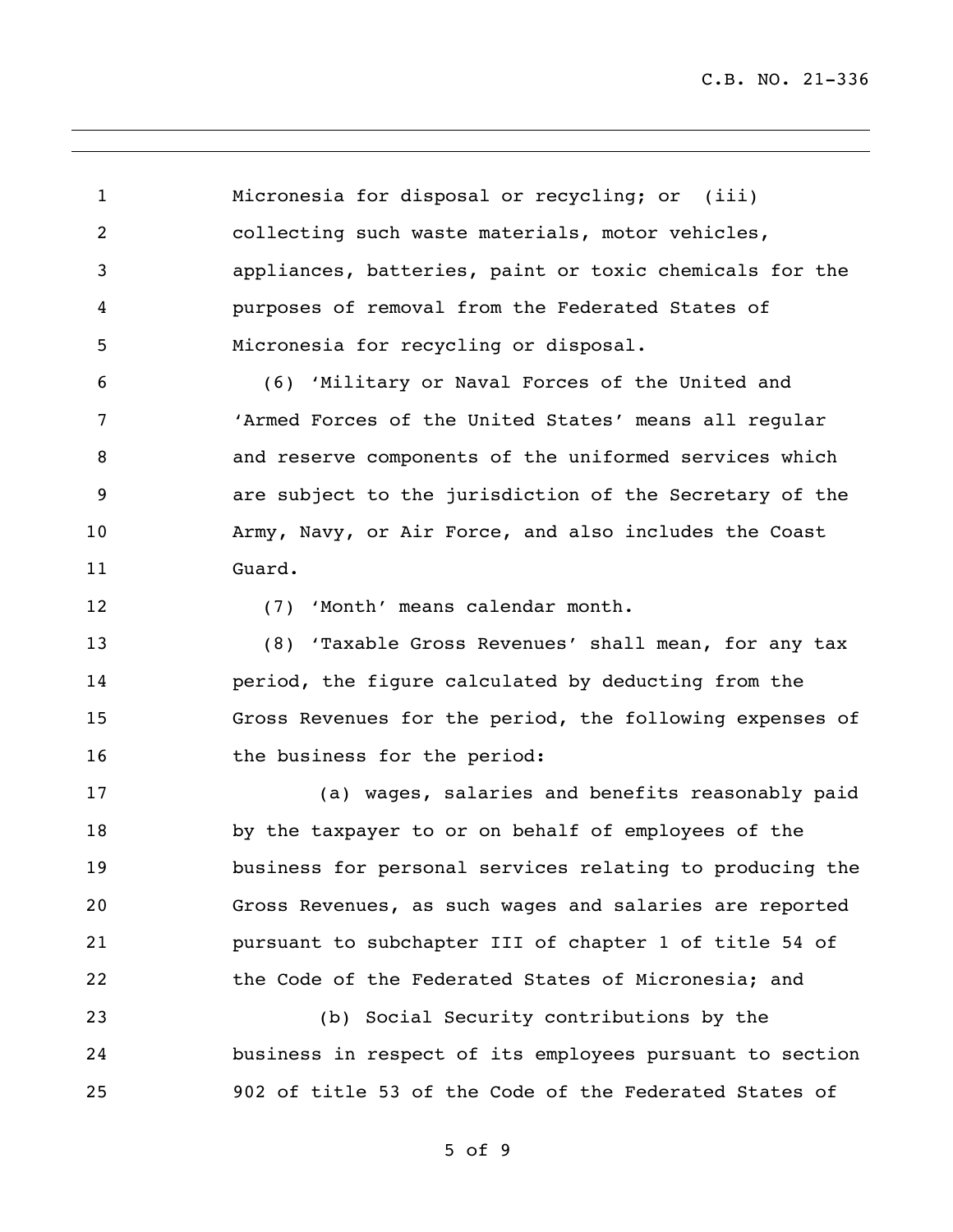1 Micronesia; ["] (c) Electric utility and water utilities costs paid by the business which are directly related to business operations; (d) Communication expenses paid by the business 6 which are directly related to business operations  $[-]$ ; and 8 (e) Contributions made by the business on behalf of their employees towards the employees' MiCare health insurance plan. (9) 'Processing facility' means a business that prepares, alters, and/or packages raw materials into a 13 finished product for resale. (10) 'Purchase payments' means payments on the actual selling price, including any interest, carrying charges, or other charges associated with a sale. As used herein, the word 'sale' implies a transfer of ownership of that which is sold, in exchange for the purchase **payments or promise thereof.**  (11) 'Rental payments' means any payments made in exchange for use or rental, and includes interest, carrying charges, or other changes associated with use or rental. (12) 'Secretary' means the Secretary of the Department of Finance and Administration.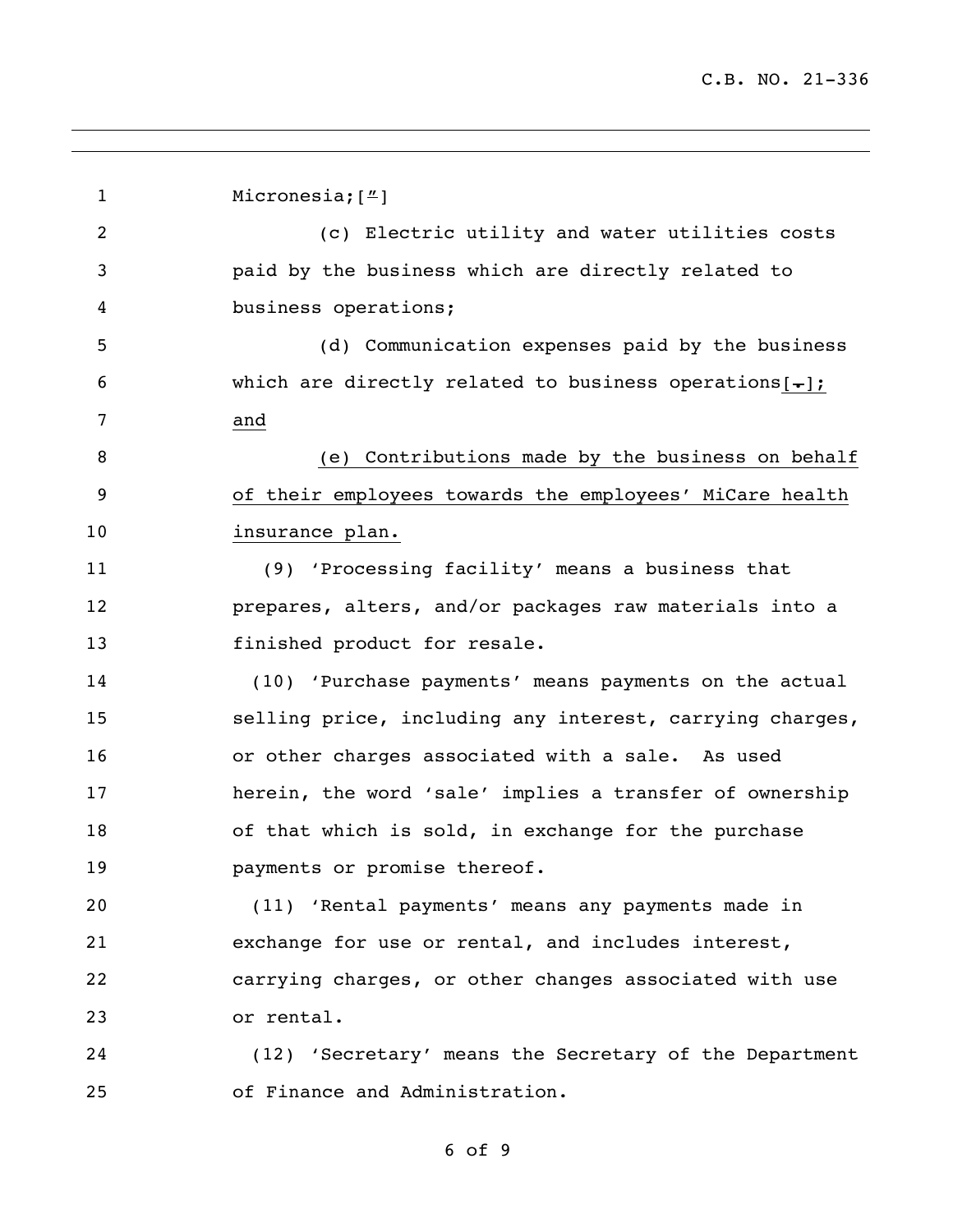C.B. NO. 21-336

 (13) 'Wages' or 'Salaries' means and includes commissions, fees, compensation, emoluments, bonuses, and every and all other kinds of compensation paid for, or credited or attributable to, personal services performed by an individual, which services have been performed by such person as an employee. Wages and salaries shall not include the following: 8 (a) any payment received from the United States by members of the Military or Naval Forces of the United States or the Armed Forces of the United States; (b) reasonable per diem and travel allowances to 12 the extent that they do not exceed any comparable Federated States of Micronesia Government rates; (c) rental value of a home furnished to any employee or a reasonable rental allowance paid to any employee (to the extent such allowance is used by the employee to rent or provide a home); (d) any payment on account of sickness or accident disability, or any payment of medical or hospitalization expenses, made by an employer to or on behalf of an employee; provided, however, that normal wages or salaries paid to an employee for a period of time during which he is excused from work because of sickness shall not be excluded from wages and salaries under this subsection;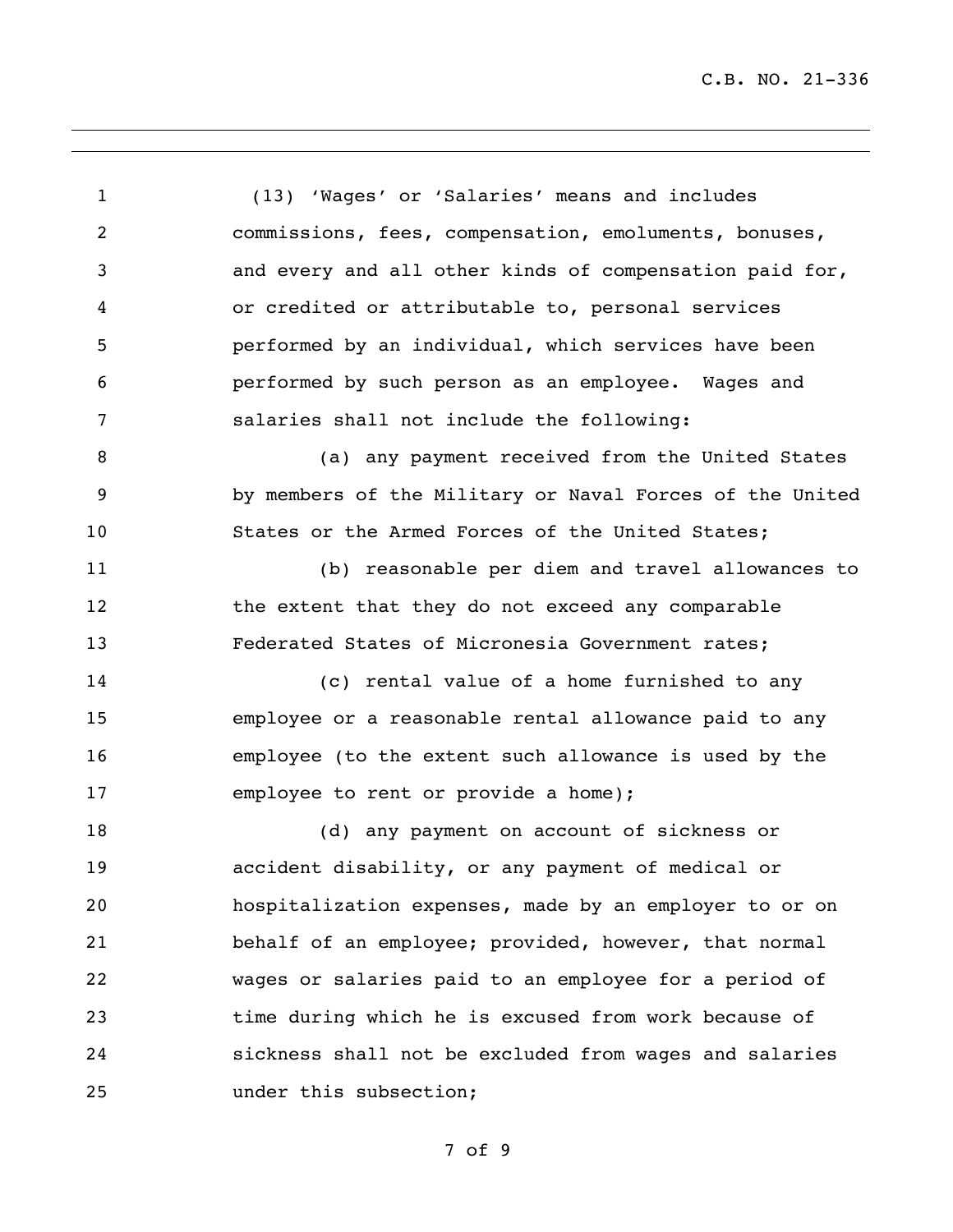(e) any payment made to or on behalf of an employee or to his beneficiary from a trust or annuity; (f) remuneration paid in any medium other than cash to an employee for service not in the ordinary course of the employer's trade or business; (g) remuneration paid for casual or intermittent labor not performed in the ordinary course of the employer's trade or business and for not more than one week in each calendar month; (h) any payment in the form of a scholarship, fellowship, or stipend made to any employee while he is a full-time, bona fide student at an educational institution; (i) any payment received by a minister of the gospel or clergyman from a religious group or organization; (j) any payment received by an employee for services performed as a domestic or household employee 19 for a private individual or family; (k) any payment received by an employee, who is not a citizen of the Federated States of Micronesia, while employed by an international organization, foreign contractor, or other foreign entity performing services or otherwise conducting business in furtherance of a foreign aid agreement entered into by the Federated